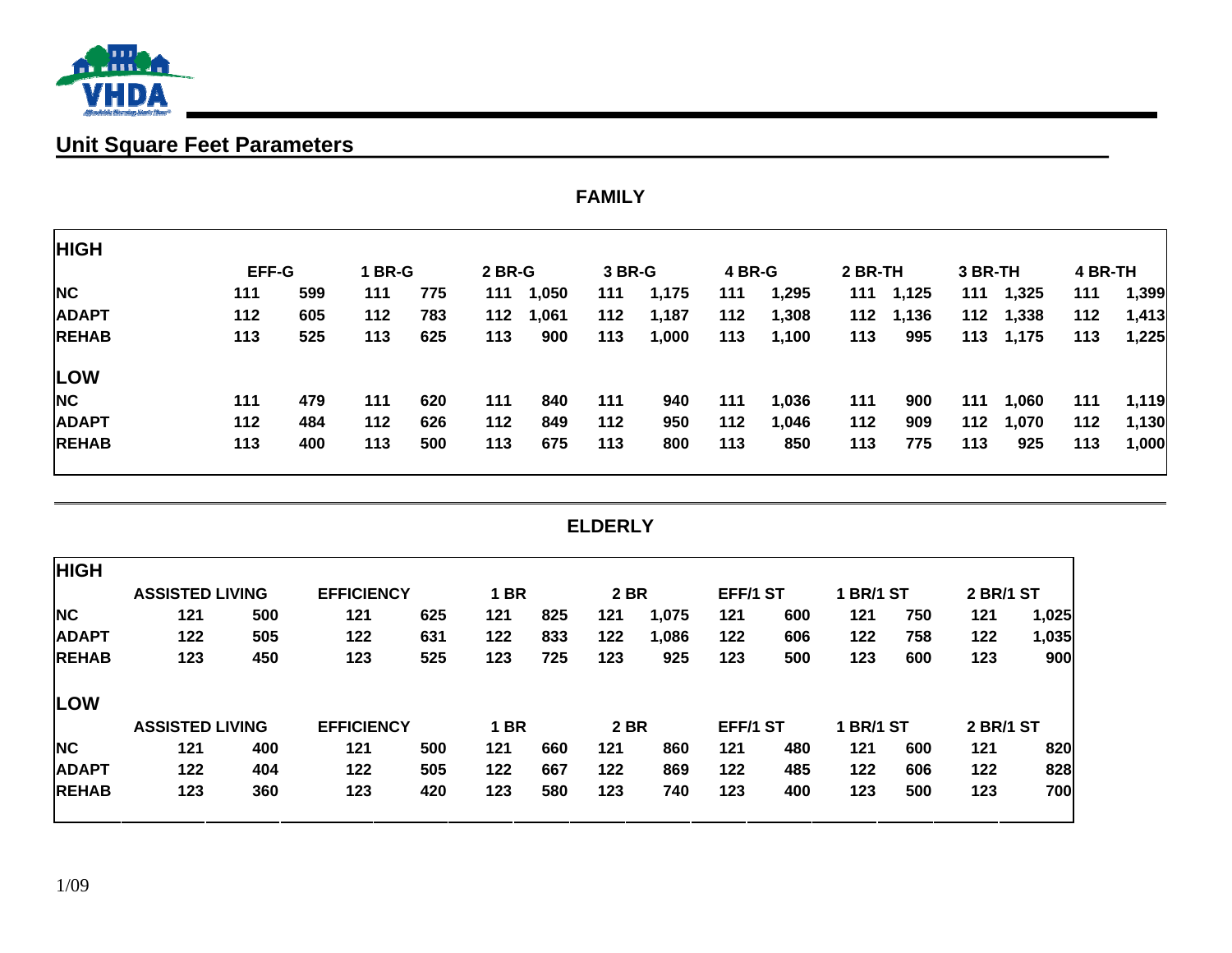

## **EFFICIENT USE OF RESOURCES PARAMETERS ELDERLY 1 STORY COST PER UNIT**

 $\overline{\phantom{0}}$ 

|                                            | <b>EFFICIENCY</b> | <b>I BEDROOM</b> | <b>2 BEDROOM</b> |
|--------------------------------------------|-------------------|------------------|------------------|
| <b>NEW CONSTRUCTION</b>                    |                   |                  |                  |
| <b>NORTHERN VA - BELTWAY</b>               | \$204,750         | \$255,938        | \$349,781        |
| <b>NORTHERN VA - METRO</b>                 | \$168,000         | \$210,000        | \$287,000        |
| <b>NORTHERN VA - NON-METRO</b>             | \$132,825         | \$166,031        | \$226,909        |
| <b>RICHMOND</b>                            | \$136,500         | \$170,625        | \$233,188        |
| <b>TIDEWATER</b>                           | \$130,200         | \$162,750        | \$222,425        |
| <b>SMALL MSA</b>                           | \$126,000         | \$157,500        | \$215,250        |
| <b>SMALL MSA-CHARLOTTESVILLE</b>           | \$134,400         | \$168,000        | \$229,600        |
| <b>RURAL</b>                               | \$122,850         | \$153,563        | \$209,869        |
| <b>ADAPTIVE REUSE</b>                      |                   |                  |                  |
| <b>NORTHERN VA - BELTWAY</b>               | \$196,193         | \$245,403        | \$335,081        |
| NORTHERN VA - METRO                        | \$161,196         | \$201,628        | \$275,310        |
| <b>NORTHERN VA - NON-METRO</b>             | \$127,260         | \$159,180        | \$217,350        |
| <b>RICHMOND</b>                            | \$130,972         | \$163,823        | \$223,689        |
| <b>TIDEWATER</b>                           | \$124,874         | \$156,195        | \$213,275        |
| <b>SMALL MSA</b>                           | \$120,897         | \$151,221        | \$206,483        |
| <b>SMALL MSA-CHARLOTTESVILLE</b>           | \$128,851         | \$161,170        | \$220,067        |
| <b>RURAL</b>                               | \$117,716         | \$147,242        | \$201,049        |
| <b>REHABILITATION - \$25,000 AND ABOVE</b> |                   |                  |                  |
| <b>NORTHERN VA - BELTWAY</b>               | \$188,370         | \$235,463        | \$321,799        |
| <b>NORTHERN VA - METRO</b>                 | \$153,594         | \$191,993        | \$262,390        |
| <b>NORTHERN VA - NON-METRO</b>             | \$122,441         | \$153,051        | \$209,169        |
| <b>RICHMOND</b>                            | \$124,614         | \$155,768        | \$212,882        |
| <b>TIDEWATER</b>                           | \$121,716         | \$152,145        | \$207,932        |
| <b>SMALL MSA</b>                           | \$113,264         | \$141,579        | \$193,492        |
| <b>SMALL MSA-CHARLOTTESVILLE</b>           | \$123,648         | \$154,560        | \$211,232        |
| <b>RURAL</b>                               | \$118,818         | \$148,523        | \$202,981        |
| <b>REHABILITATION - \$15,000</b>           |                   |                  |                  |
| <b>NORTHERN VA - BELTWAY</b>               | \$96,876          | \$121,095        | \$165,497        |
| <b>NORTHERN VA - METRO</b>                 | \$78,991          | \$98,739         | \$134,943        |
| <b>NORTHERN VA - NON-METRO</b>             | \$62,969          | \$78,712         | \$107,573        |
| <b>RICHMOND</b>                            | \$64,087          | \$80,109         | \$109,482        |
| <b>TIDEWATER</b>                           | \$62,597          | \$78,246         | \$106,936        |
| <b>SMALL MSA</b>                           | \$58,250          | \$72,812         | \$99,510         |
| <b>SMALL MSA-CHARLOTTESVILLE</b>           | \$63,590          | \$79,488         | \$108,634        |
| <b>RURAL</b>                               | \$61,106          | \$76,383         | \$104,390        |
|                                            |                   |                  |                  |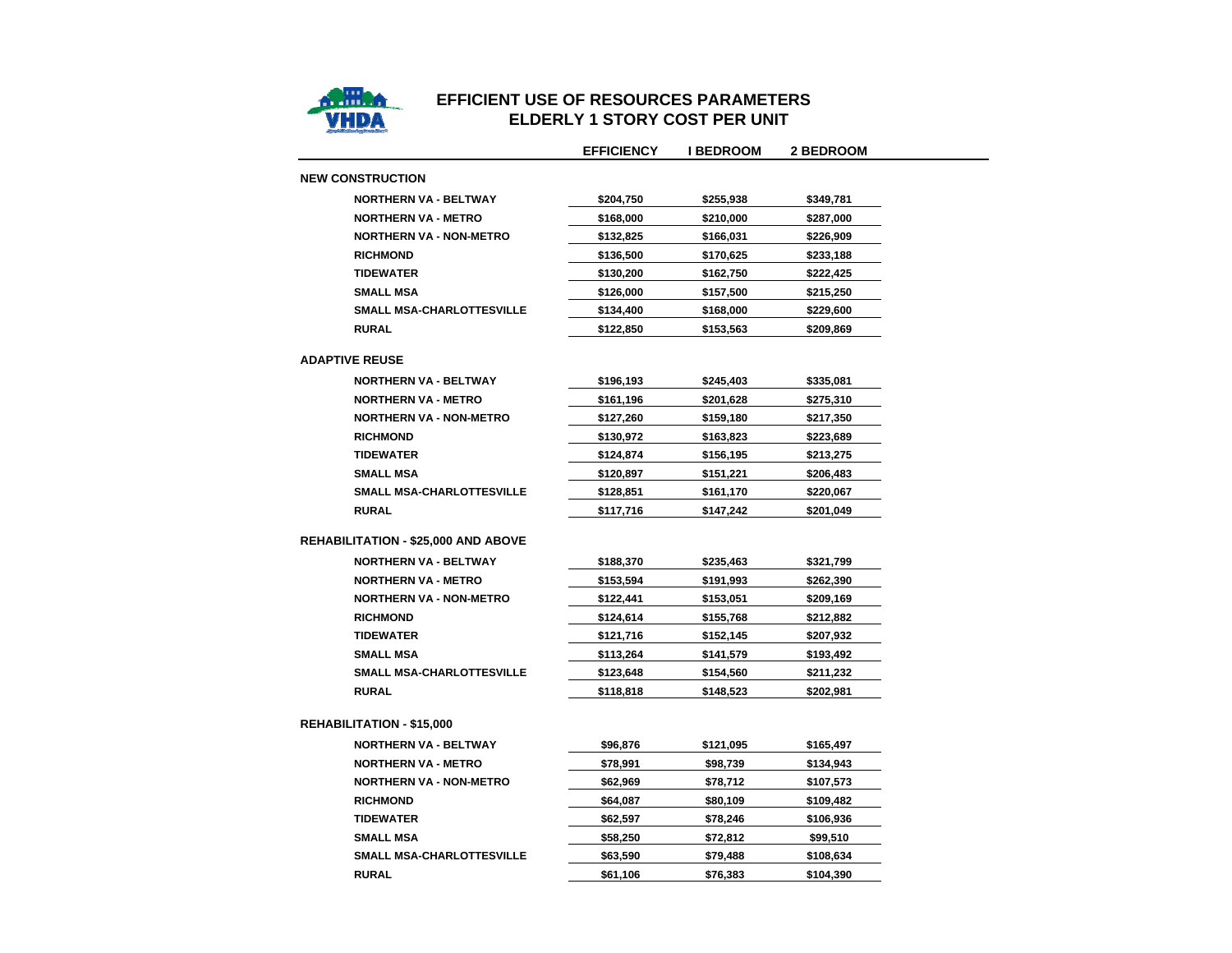

#### **EFFICIENT USE OF RESOURCES PARAMETERS ELDERLY 1 STORY CREDIT PER UNIT**

 $\overline{\phantom{0}}$ 

|                                            | <b>EFFICIENCY</b> | <b>I BEDROOM</b> | 2 BEDROOM |
|--------------------------------------------|-------------------|------------------|-----------|
| <b>NEW CONSTRUCTION</b>                    |                   |                  |           |
| <b>NORTHERN VA - BELTWAY</b>               | \$14,963          | \$18,703         | \$25,561  |
| <b>NORTHERN VA - METRO</b>                 | \$14,805          | \$18,506         | \$25,292  |
| <b>NORTHERN VA - NON-METRO</b>             | \$14,700          | \$18,375         | \$25,113  |
| <b>RICHMOND</b>                            | \$14,259          | \$17,824         | \$24,359  |
| <b>TIDEWATER</b>                           | \$12,075          | \$15,094         | \$20,628  |
| <b>SMALL MSA</b>                           | \$11,897          | \$14,871         | \$20,323  |
| <b>SMALL MSA-CHARLOTTESVILLE</b>           | \$12,338          | \$15,422         | \$21,077  |
| <b>RURAL</b>                               | \$12,107          | \$15,133         | \$20,682  |
| <b>ADAPTIVE REUSE</b>                      |                   |                  |           |
| <b>NORTHERN VA - BELTWAY</b>               | \$14,357          | \$17,957         | \$24,520  |
| <b>NORTHERN VA - METRO</b>                 | \$14,205          | \$17,768         | \$24,262  |
| <b>NORTHERN VA - NON-METRO</b>             | \$14,105          | \$17,642         | \$24,090  |
| <b>RICHMOND</b>                            | \$13,682          | \$17,113         | \$23,367  |
| <b>TIDEWATER</b>                           | \$11,586          | \$14,492         | \$19,788  |
| <b>SMALL MSA</b>                           | \$11,415          | \$14,278         | \$19,495  |
| SMALL MSA-CHARLOTTESVILLE                  | \$11,838          | \$14,807         | \$20,218  |
| <b>RURAL</b>                               | \$11,616          | \$14,530         | \$19,840  |
| <b>REHABILITATION - \$25,000 AND ABOVE</b> |                   |                  |           |
| <b>NORTHERN VA - BELTWAY</b>               | \$12,928          | \$16,160         | \$22,085  |
| <b>NORTHERN VA - METRO</b>                 | \$12,792          | \$15,989         | \$21,852  |
| <b>NORTHERN VA - NON-METRO</b>             | \$12,701          | \$15,876         | \$21,697  |
| <b>RICHMOND</b>                            | \$12,320          | \$15,400         | \$21,046  |
| <b>TIDEWATER</b>                           | \$10,433          | \$13,041         | \$17,823  |
| <b>SMALL MSA</b>                           | \$10,279          | \$12,848         | \$17,559  |
| SMALL MSA-CHARLOTTESVILLE                  | \$10,660          | \$13,325         | \$18,210  |
| <b>RURAL</b>                               | \$9,882           | \$12,353         | \$16,882  |
| <b>REHABILITATION - \$15,000</b>           |                   |                  |           |
| <b>NORTHERN VA - BELTWAY</b>               | \$6,648           | \$8,311          | \$11,358  |
| <b>NORTHERN VA - METRO</b>                 | \$6,578           | \$8,223          | \$11,238  |
| <b>NORTHERN VA - NON-METRO</b>             | \$6,532           | \$8,165          | \$11,159  |
| <b>RICHMOND</b>                            | \$6,336           | \$7,920          | \$10,824  |
| <b>TIDEWATER</b>                           | \$5,365           | \$6,707          | \$9,166   |
| <b>SMALL MSA</b>                           | \$5,286           | \$6,608          | \$9,030   |
| SMALL MSA-CHARLOTTESVILLE                  | \$5,482           | \$6,853          | \$9,365   |
| <b>RURAL</b>                               | \$5,082           | \$6,353          | \$8,682   |
|                                            |                   |                  |           |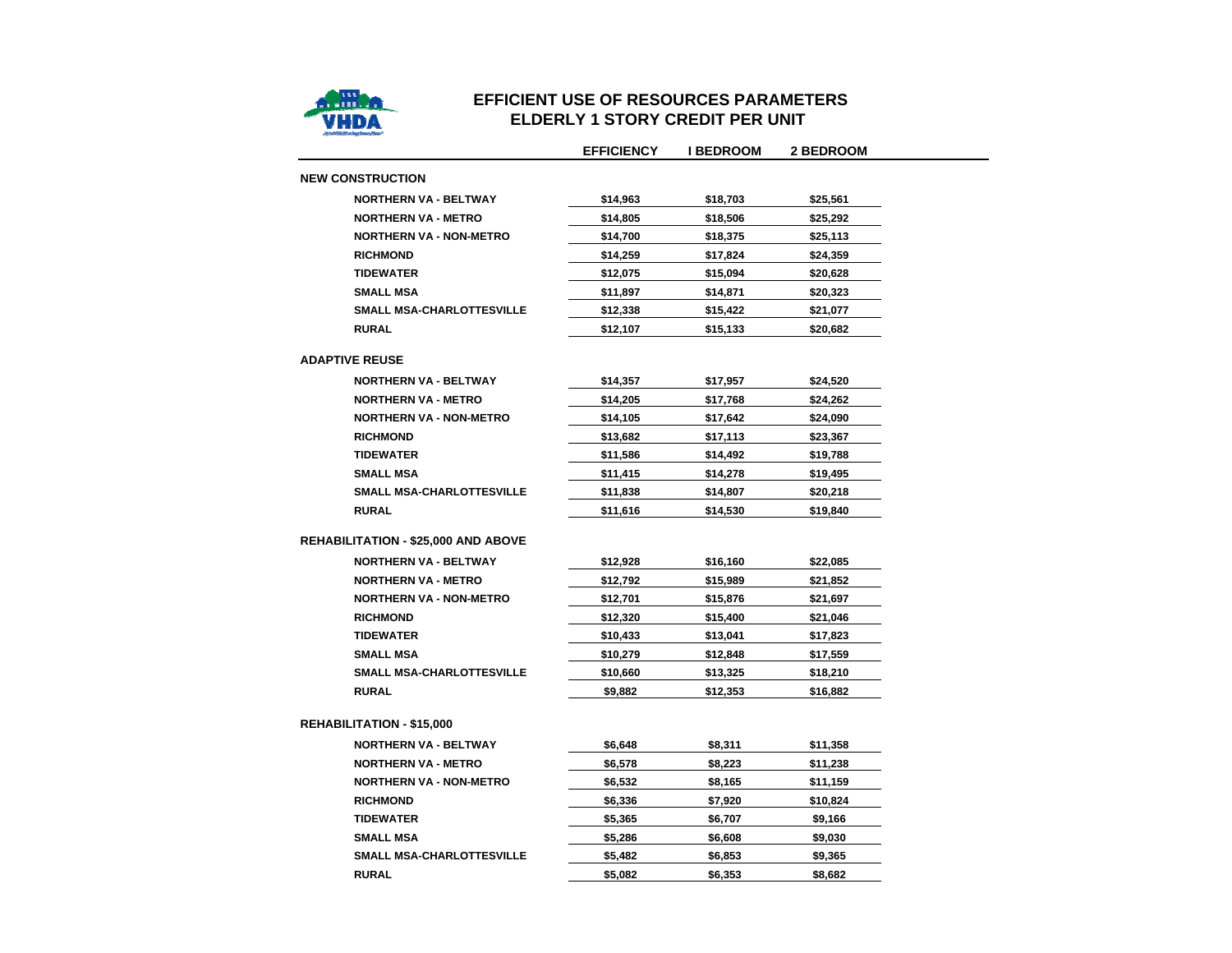

#### **EFFICIENT USE OF RESOURCES PARAMETERSELDERLY COST PER UNIT**

|                                            | <b>ASSISTED LIVING</b> | <b>EFFICIENCY</b> | I BEDROOM | <b>2 BEDROOM</b> |
|--------------------------------------------|------------------------|-------------------|-----------|------------------|
| <b>NEW CONSTRUCTION</b>                    |                        |                   |           |                  |
| <b>NORTHERN VA - BELTWAY</b>               | \$262,500              | \$191,406         | \$252,656 | \$329,219        |
| <b>NORTHERN VA - METRO</b>                 | \$214,500              | \$156,406         | \$206,456 | \$269,019        |
| <b>NORTHERN VA - NON-METRO</b>             | \$170,250              | \$124,141         | \$163,866 | \$213,522        |
| <b>RICHMOND</b>                            | \$172,050              | \$125,453         | \$165,598 | \$215,779        |
| <b>TIDEWATER</b>                           | \$166,500              | \$121,406         | \$160,256 | \$208,819        |
| <b>SMALL MSA</b>                           | \$157,500              | \$114,844         | \$151,594 | \$197,531        |
| <b>SMALL MSA-CHARLOTTESVILLE</b>           | \$172,500              | \$125,781         | \$166,031 | \$216,344        |
| <b>RURAL</b>                               | \$157,500              | \$114,844         | \$151,594 | \$197,531        |
| <b>ADAPTIVE REUSE</b>                      |                        |                   |           |                  |
| <b>NORTHERN VA - BELTWAY</b>               | \$251,869              | \$183,582         | \$242,351 | \$315,958        |
| <b>NORTHERN VA - METRO</b>                 | \$205,813              | \$150,012         | \$198,035 | \$258,183        |
| <b>NORTHERN VA - NON-METRO</b>             | \$163,355              | \$119,066         | \$157,182 | \$204,921        |
| <b>RICHMOND</b>                            | \$165,082              | \$120,325         | \$158,844 | \$207,088        |
| <b>TIDEWATER</b>                           | \$159,757              | \$116,443         | \$153,720 | \$200,408        |
| SMALL MSA                                  | \$151,121              | \$110,149         | \$145,411 | \$189,575        |
| SMALL MSA-CHARLOTTESVILLE                  | \$165,514              | \$120,639         | \$159,259 | \$207,630        |
| <b>RURAL</b>                               | \$151,121              | \$110,149         | \$145,411 | \$189,575        |
| <b>REHABILITATION - \$25,000 AND ABOVE</b> |                        |                   |           |                  |
| NORTHERN VA - BELTWAY                      | \$214,590              | \$156,472         | \$206,543 | \$269,132        |
| <b>NORTHERN VA - METRO</b>                 | \$175,260              | \$127,794         | \$168,688 | \$219,805        |
| <b>NORTHERN VA - NON-METRO</b>             | \$139,380              | \$101,631         | \$134,153 | \$174,806        |
| <b>RICHMOND</b>                            | \$140,760              | \$102,638         | \$135,482 | \$176,537        |
| <b>TIDEWATER</b>                           | \$136,275              | \$99,367          | \$131,165 | \$170,912        |
| <b>SMALL MSA</b>                           | \$129,030              | \$94,084          | \$124,191 | \$161,825        |
| SMALL MSA-CHARLOTTESVILLE                  | \$140,760              | \$102,638         | \$135,482 | \$176,537        |
| <b>RURAL</b>                               | \$118,910              | \$94,588          | \$124,856 | \$162,691        |
| <b>REHABILITATION - \$15,000</b>           |                        |                   |           |                  |
| <b>NORTHERN VA - BELTWAY</b>               | \$128,754              | \$76,133          | \$92,087  | \$132,393        |
| <b>NORTHERN VA - METRO</b>                 | \$105,156              | \$62,179          | \$75,209  | \$108,128        |
| <b>NORTHERN VA - NON-METRO</b>             | \$83,628               | \$49,450          | \$59,812  | \$85,991         |
| <b>RICHMOND</b>                            | \$84,456               | \$49,939          | \$60,404  | \$86,843         |
| <b>TIDEWATER</b>                           | \$81,765               | \$48,348          | \$58,480  | \$84,076         |
| <b>SMALL MSA</b>                           | \$77,418               | \$45,778          | \$55,371  | \$79,606         |
| <b>SMALL MSA-CHARLOTTESVILLE</b>           | \$84,456               | \$49,939          | \$60,404  | \$86,843         |
| <b>RURAL</b>                               | \$77,832               | \$46,022          | \$55,667  | \$80,032         |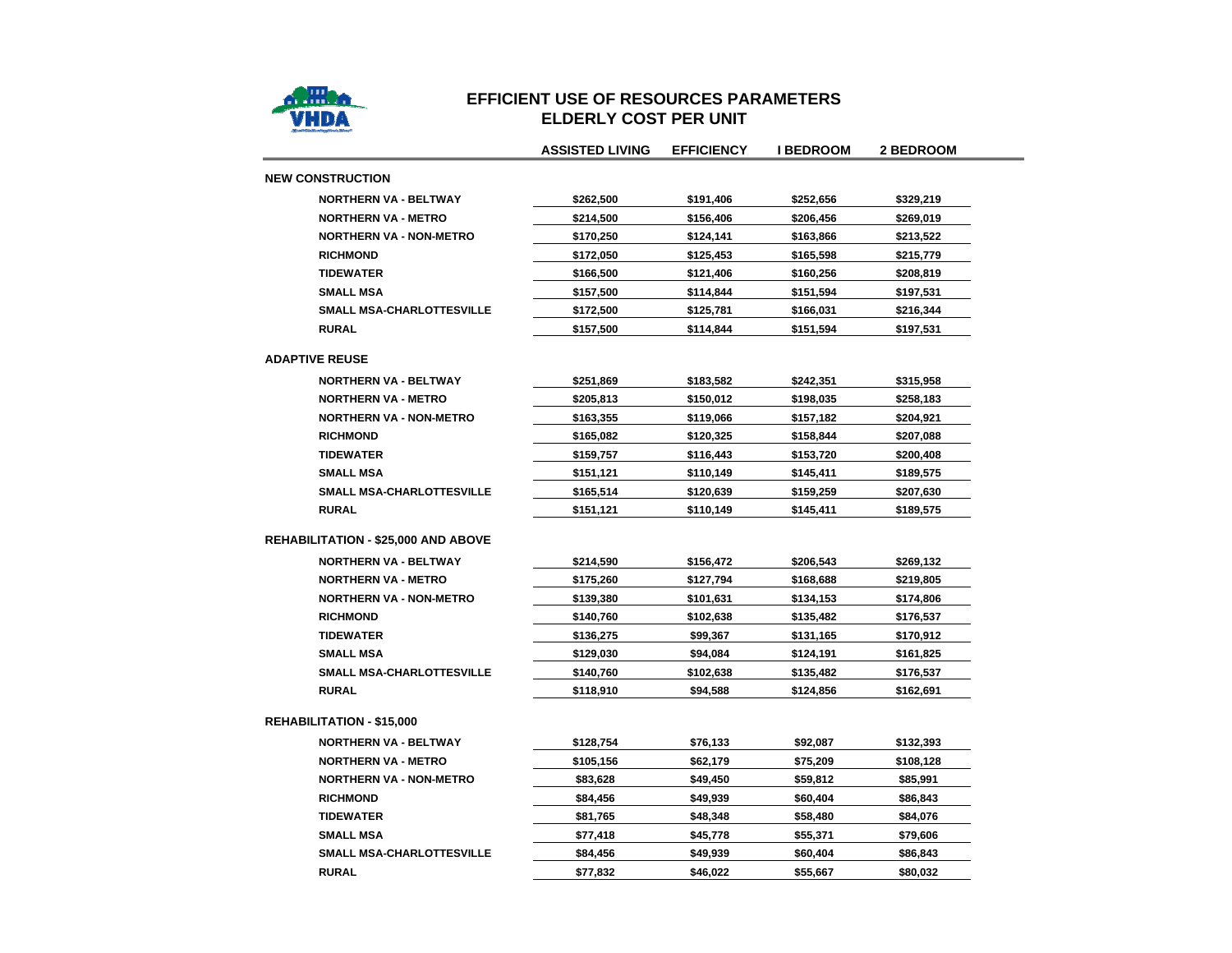

## **EFFICIENT USE OF RESOURCES PARAMETERSELDERLY CREDIT PER UNIT**

|                                            | <b>ASSISTED LIVING</b> | <b>EFFICIENCY</b> | <b>I BEDROOM</b> | 2 BEDROOM |
|--------------------------------------------|------------------------|-------------------|------------------|-----------|
| <b>NEW CONSTRUCTION</b>                    |                        |                   |                  |           |
| <b>NORTHERN VA - BELTWAY</b>               | \$25,800               | \$18,813          | \$24,833         | \$32,358  |
| <b>NORTHERN VA - METRO</b>                 | \$20,730               | \$15,116          | \$19,953         | \$25,999  |
| <b>NORTHERN VA - NON-METRO</b>             | \$19,425               | \$14,164          | \$18,697         | \$24,362  |
| <b>RICHMOND</b>                            | \$18,480               | \$13,475          | \$17,787         | \$23,177  |
| <b>TIDEWATER</b>                           | \$15,735               | \$11,473          | \$15,145         | \$19,734  |
| <b>SMALL MSA</b>                           | \$17,115               | \$12,480          | \$16,473         | \$21,465  |
| SMALL MSA-CHARLOTTESVILLE                  | \$19,815               | \$14,448          | \$19,072         | \$24,851  |
| <b>RURAL</b>                               | \$18,540               | \$13,519          | \$17,845         | \$23,252  |
| <b>ADAPTIVE REUSE</b>                      |                        |                   |                  |           |
| <b>NORTHERN VA - BELTWAY</b>               | \$24,755               | \$18,043          | \$23,820         | \$31,054  |
| <b>NORTHERN VA - METRO</b>                 | \$19,890               | \$14,498          | \$19,139         | \$24,952  |
| <b>NORTHERN VA - NON-METRO</b>             | \$18,638               | \$13,585          | \$17,934         | \$23,381  |
| <b>RICHMOND</b>                            | \$17,732               | \$12,924          | \$17,062         | \$22,243  |
| <b>TIDEWATER</b>                           | \$15,098               | \$11,004          | \$14,527         | \$18,939  |
| <b>SMALL MSA</b>                           | \$16,422               | \$11,970          | \$15,801         | \$20,600  |
| SMALL MSA-CHARLOTTESVILLE                  | \$19,012               | \$13,858          | \$18,294         | \$23,850  |
| <b>RURAL</b>                               | \$17,789               | \$12,966          | \$17,117         | \$22,316  |
| <b>REHABILITATION - \$25,000 AND ABOVE</b> |                        |                   |                  |           |
| <b>NORTHERN VA - BELTWAY</b>               | \$12,268               | \$8,946           | \$11,808         | \$15,386  |
| <b>NORTHERN VA - METRO</b>                 | \$10,902               | \$7,949           | \$10,493         | \$13,673  |
| <b>NORTHERN VA - NON-METRO</b>             | \$10,695               | \$7,798           | \$10,294         | \$13,413  |
| <b>RICHMOND</b>                            | \$10,102               | \$7,366           | \$9,723          | \$12,669  |
| <b>TIDEWATER</b>                           | \$9,798                | \$7,144           | \$9,431          | \$12,288  |
| <b>SMALL MSA</b>                           | \$9,660                | \$7,044           | \$9,298          | \$12,115  |
| SMALL MSA-CHARLOTTESVILLE                  | \$9,729                | \$7,094           | \$9,364          | \$12,202  |
| <b>RURAL</b>                               | \$10,874               | \$7,929           | \$10,467         | \$13,638  |
| <b>REHABILITATION - \$15,000</b>           |                        |                   |                  |           |
| <b>NORTHERN VA - BELTWAY</b>               | \$7,361                | \$4,601           | \$6,073          | \$7,913   |
| <b>NORTHERN VA - METRO</b>                 | \$6,541                | \$4,088           | \$5,396          | \$7,032   |
| <b>NORTHERN VA - NON-METRO</b>             | \$6,417                | \$4,011           | \$5,294          | \$6,898   |
| <b>RICHMOND</b>                            | \$6,061                | \$3,788           | \$5,000          | \$6,516   |
| <b>TIDEWATER</b>                           | \$5,879                | \$3,674           | \$4,850          | \$6,320   |
| <b>SMALL MSA</b>                           | \$5,796                | \$3,623           | \$4,782          | \$6,231   |
| SMALL MSA-CHARLOTTESVILLE                  | \$5,837                | \$3,648           | \$4,816          | \$6,275   |
| <b>RURAL</b>                               | \$6,525                | \$4,078           | \$5,383          | \$7,014   |
|                                            |                        |                   |                  |           |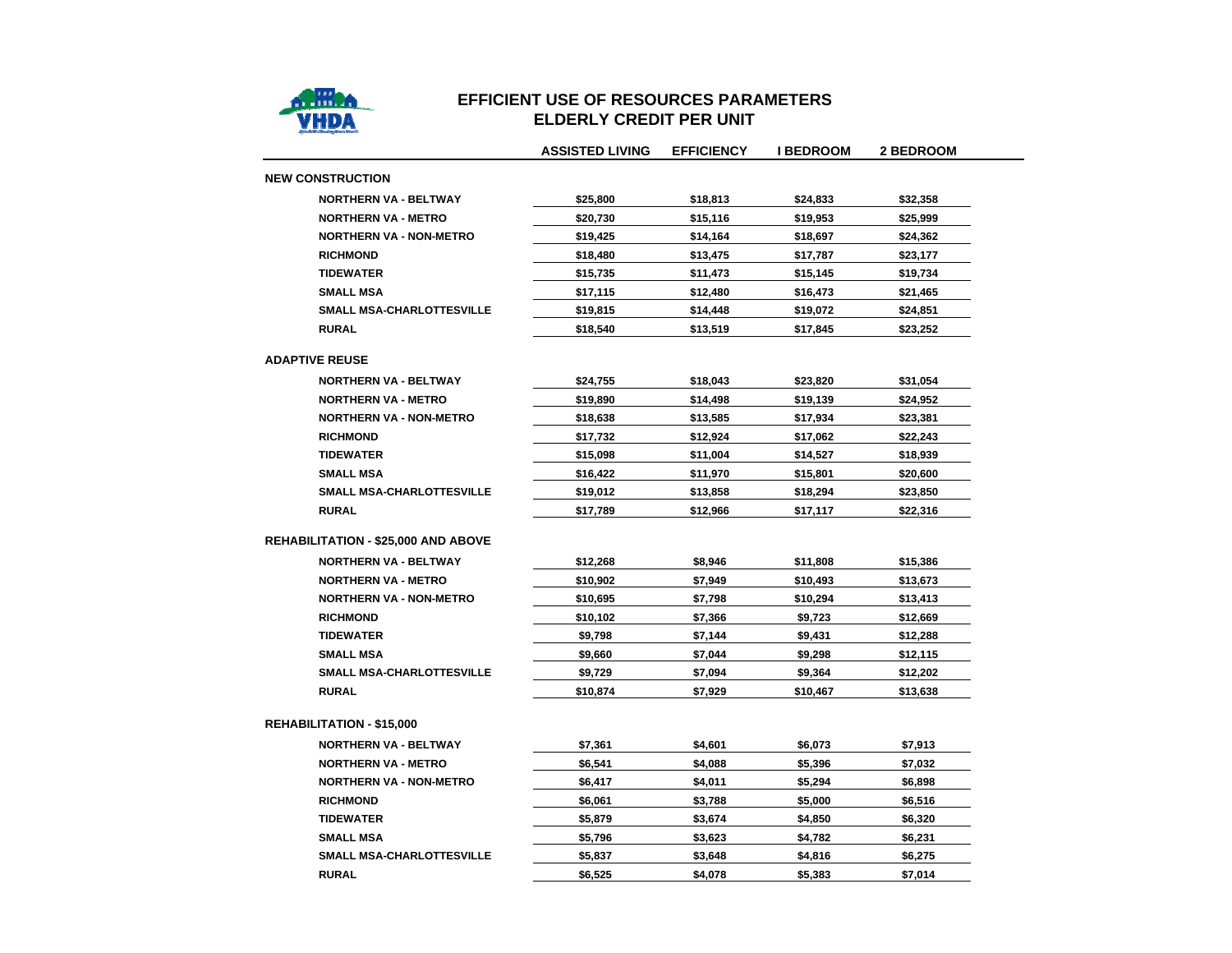

#### **EFFICIENT USE OF RESOURCES PARAMETERS GARDEN - FAMILY COST PER UNI T**

|                                            | <b>EFFICIENCY</b> | <b>I BEDROOM</b> | 2 BEDROOM | <b>3 BEDROOM</b> | <b>4 BEDROOM</b> |
|--------------------------------------------|-------------------|------------------|-----------|------------------|------------------|
| <b>NEW CONSTRUCTION</b>                    |                   |                  |           |                  |                  |
| <b>NORTHERN VA - BELTWAY</b>               | \$204,409         | \$264,469        | \$358,313 | \$400,969        | \$441,919        |
| <b>NORTHERN VA - METRO</b>                 | \$141,514         | \$183,094        | \$248,063 | \$277,594        | \$305,944        |
| <b>NORTHERN VA - NON-METRO</b>             | \$129,983         | \$168,175        | \$227,850 | \$254,975        | \$281,015        |
| <b>RICHMOND</b>                            | \$117,928         | \$152,578        | \$206,719 | \$231,328        | \$254,953        |
| <b>TIDEWATER</b>                           | \$115,308         | \$149,188        | \$202,125 | \$226,188        | \$249,288        |
| <b>SMALL MSA</b>                           | \$105,559         | \$136,574        | \$185,036 | \$207,064        | \$228,211        |
| <b>SMALL MSA-CHARLOTTESVILLE</b>           | \$107,446         | \$139,016        | \$188,344 | \$210,766        | \$232,291        |
| <b>RURAL</b>                               | \$102,309         | \$132,370        | \$179,340 | \$200,690        | \$221,186        |
| <b>ADAPTIVE REUSE</b>                      |                   |                  |           |                  |                  |
| <b>NORTHERN VA - BELTWAY</b>               | \$184,463         | \$238,602        | \$323,539 | \$361,793        | \$398,751        |
| <b>NORTHERN VA - METRO</b>                 | \$127,705         | \$165,186        | \$223,989 | \$250,472        | \$276,058        |
| <b>NORTHERN VA - NON-METRO</b>             | \$117,299         | \$151,726        | \$205,738 | \$230,063        | \$253,565        |
| <b>RICHMOND</b>                            | \$106,421         | \$137,655        | \$186,657 | \$208,727        | \$230,048        |
| <b>TIDEWATER</b>                           | \$104,056         | \$134,596        | \$182,509 | \$204,089        | \$224,936        |
| <b>SMALL MSA</b>                           | \$95,258          | \$123,217        | \$167,079 | \$186,834        | \$205,919        |
| <b>SMALL MSA-CHARLOTTESVILLE</b>           | \$96,961          | \$125,419        | \$170,065 | \$190,173        | \$209,600        |
| <b>RURAL</b>                               | \$92,326          | \$119,423        | \$161,935 | \$181,082        | \$199,580        |
| <b>REHABILITATION - \$25,000 AND ABOVE</b> |                   |                  |           |                  |                  |
| <b>NORTHERN VA - BELTWAY</b>               | \$163,923         | \$212,118        | \$275,188 | \$321,598        | \$354,323        |
| <b>NORTHERN VA - METRO</b>                 | \$127,281         | \$164,703        | \$213,675 | \$249,711        | \$275,121        |
| <b>NORTHERN VA - NON-METRO</b>             | \$93,532          | \$121,032        | \$157,019 | \$183,500        | \$202,172        |
| <b>RICHMOND</b>                            | \$92,472          | \$119,659        | \$155,238 | \$181,419        | \$199,880        |
| <b>TIDEWATER</b>                           | \$89,627          | \$115,978        | \$150,463 | \$175,838        | \$193,731        |
| <b>SMALL MSA</b>                           | \$92,568          | \$119,784        | \$155,400 | \$181,608        | \$200,088        |
| SMALL MSA-CHARLOTTESVILLE                  | \$93,532          | \$121,032        | \$157,019 | \$183,500        | \$202,172        |
| <b>RURAL</b>                               | \$100,764         | \$130,390        | \$169,159 | \$197,688        | \$217,804        |
| <b>REHABILITATION - \$15,000</b>           |                   |                  |           |                  |                  |
| <b>NORTHERN VA - BELTWAY</b>               | \$84,303          | \$109,089        | \$141,525 | \$165,393        | \$182,223        |
| <b>NORTHERN VA - METRO</b>                 | \$65,459          | \$84,704         | \$109,890 | \$128,423        | \$141,491        |
| <b>NORTHERN VA - NON-METRO</b>             | \$48,102          | \$62,245         | \$80,753  | \$94,371         | \$103,974        |
| <b>RICHMOND</b>                            | \$47,557          | \$61,539         | \$79,837  | \$93,301         | \$102,795        |
| <b>TIDEWATER</b>                           | \$46,094          | \$59,646         | \$77,381  | \$90,431         | \$99,633         |
| <b>SMALL MSA</b>                           | \$47,606          | \$61,603         | \$79,920  | \$93,398         | \$102,902        |
| <b>SMALL MSA-CHARLOTTESVILLE</b>           | \$48,102          | \$62,245         | \$80,753  | \$94,371         | \$103,974        |
| <b>RURAL</b>                               | \$51.822          | \$67.058         | \$86.996  | \$101.668        | \$112,014        |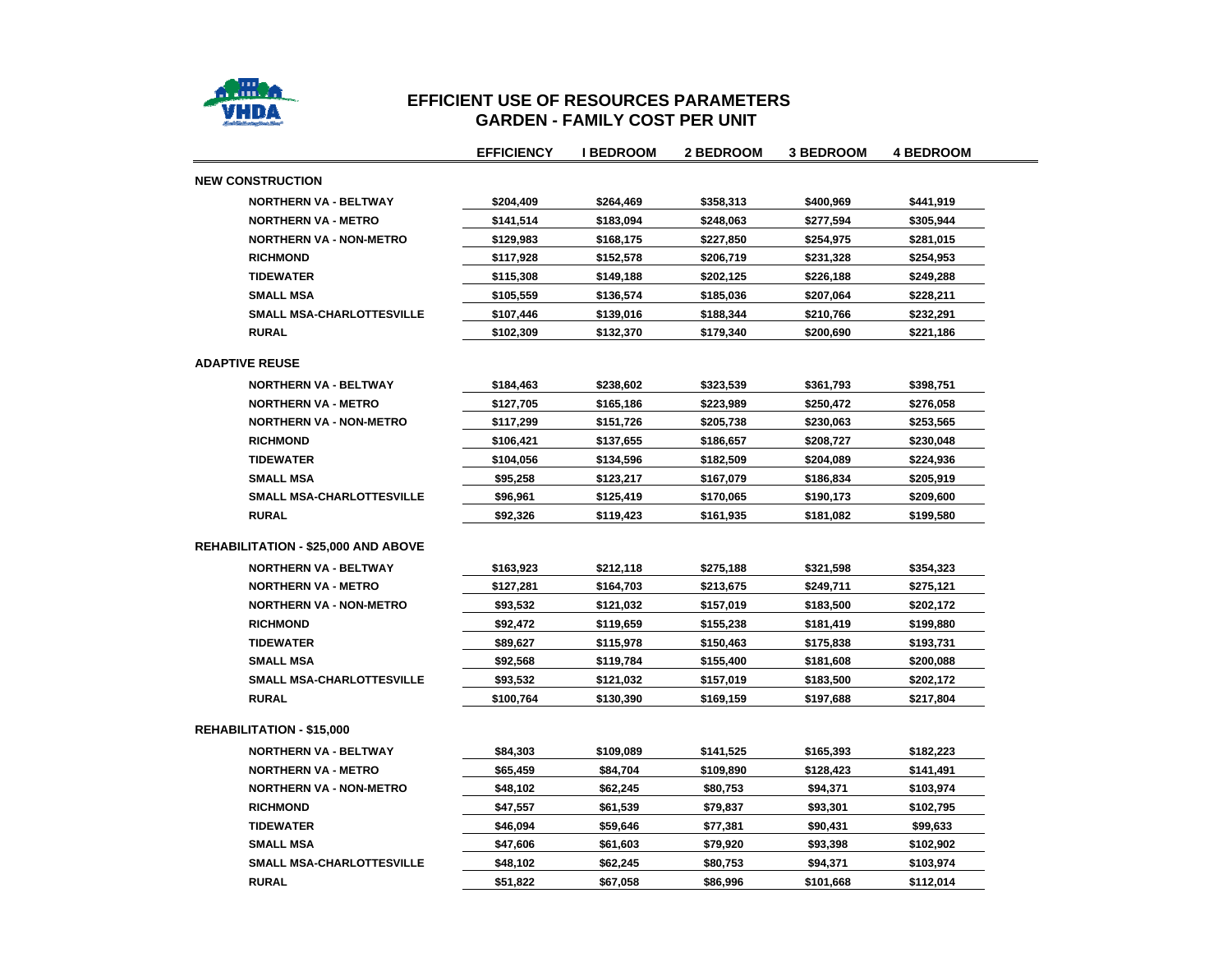

### **EFFICIENT USE OF RESOURCES PARAMETERSGARDEN - FAMILY CREDIT PER UNIT**

|                                            | <b>EFFICIENCY</b> | <b>I BEDROOM</b> | <b>2 BEDROOM</b> | <b>3 BEDROOM</b> | <b>4 BEDROOM</b> |
|--------------------------------------------|-------------------|------------------|------------------|------------------|------------------|
| <b>NEW CONSTRUCTION</b>                    |                   |                  |                  |                  |                  |
| <b>NORTHERN VA - BELTWAY</b>               | \$16,321          | \$21,117         | \$28,610         | \$32,016         | \$35,286         |
| <b>NORTHERN VA - METRO</b>                 | \$13,522          | \$17,496         | \$23,704         | \$26,526         | \$29,235         |
| <b>NORTHERN VA - NON-METRO</b>             | \$11,269          | \$14,580         | \$19,753         | \$22,105         | \$24,362         |
| <b>RICHMOND</b>                            | \$12,212          | \$15,800         | \$21,407         | \$23,955         | \$26,402         |
| <b>TIDEWATER</b>                           | \$10,944          | \$14,159         | \$19,184         | \$21,467         | \$23,660         |
| <b>SMALL MSA</b>                           | \$11,667          | \$15,095         | \$20,451         | \$22,886         | \$25,223         |
| SMALL MSA-CHARLOTTESVILLE                  | \$12,055          | \$15,597         | \$21,131         | \$23,647         | \$26,062         |
| <b>RURAL</b>                               | \$9,633           | \$12,464         | \$16,887         | \$18,897         | \$20,827         |
| <b>ADAPTIVE REUSE</b>                      |                   |                  |                  |                  |                  |
| <b>NORTHERN VA - BELTWAY</b>               | \$15,661          | \$20,268         | \$27,464         | \$30,726         | \$33,858         |
| <b>NORTHERN VA - METRO</b>                 | \$12,975          | \$16,792         | \$22,754         | \$25,457         | \$28,052         |
| <b>NORTHERN VA - NON-METRO</b>             | \$10,812          | \$13,994         | \$18,962         | \$21,214         | \$23,376         |
| <b>RICHMOND</b>                            | \$11,718          | \$15,165         | \$20,550         | \$22,990         | \$25,334         |
| <b>TIDEWATER</b>                           | \$10,501          | \$13,590         | \$18,415         | \$20,602         | \$22,702         |
| <b>SMALL MSA</b>                           | \$11,195          | \$14,488         | \$19,632         | \$21,964         | \$24,203         |
| SMALL MSA-CHARLOTTESVILLE                  | \$11,567          | \$14,970         | \$20,285         | \$22,694         | \$25,007         |
| <b>RURAL</b>                               | \$9,243           | \$11,963         | \$16,210         | \$18,135         | \$19,984         |
| <b>REHABILITATION - \$25,000 AND ABOVE</b> |                   |                  |                  |                  |                  |
| <b>NORTHERN VA - BELTWAY</b>               | \$11,532          | \$14,923         | \$19,360         | \$22,625         | \$24,928         |
| <b>NORTHERN VA - METRO</b>                 | \$9,054           | \$11,716         | \$15,200         | \$17,764         | \$19,571         |
| <b>NORTHERN VA - NON-METRO</b>             | \$7,714           | \$9,982          | \$12,950         | \$15,134         | \$16,674         |
| <b>RICHMOND</b>                            | \$7,974           | \$10,319         | \$13,387         | \$15,645         | \$17,237         |
| <b>TIDEWATER</b>                           | \$7,907           | \$10,232         | \$13,274         | \$15,512         | \$17,091         |
| <b>SMALL MSA</b>                           | \$7,781           | \$10,069         | \$13,063         | \$15,266         | \$16,820         |
| <b>SMALL MSA-CHARLOTTESVILLE</b>           | \$7,955           | \$10,294         | \$13,355         | \$15,607         | \$17,195         |
| <b>RURAL</b>                               | \$8,688           | \$11,242         | \$14,585         | \$17,045         | \$18,779         |
| <b>REHABILITATION - \$15,000</b>           |                   |                  |                  |                  |                  |
| <b>NORTHERN VA - BELTWAY</b>               | \$5,931           | \$7,675          | \$9,957          | \$11,636         | \$12,820         |
| <b>NORTHERN VA - METRO</b>                 | \$4,657           | \$6,026          | \$7,817          | \$9,136          | \$10,065         |
| <b>NORTHERN VA - NON-METRO</b>             | \$3,967           | \$5,134          | \$6,660          | \$7,783          | \$8,575          |
| <b>RICHMOND</b>                            | \$4,101           | \$5,307          | \$6,885          | \$8,046          | \$8,865          |
| <b>TIDEWATER</b>                           | \$4,066           | \$5,262          | \$6,827          | \$7,978          | \$8,790          |
| <b>SMALL MSA</b>                           | \$4,002           | \$5,179          | \$6,718          | \$7,851          | \$8,650          |
| <b>SMALL MSA-CHARLOTTESVILLE</b>           | \$4,091           | \$5,294          | \$6,868          | \$8,026          | \$8,843          |
| <b>RURAL</b>                               | \$4,468           | \$5,782          | \$7,501          | \$8,766          | \$9,658          |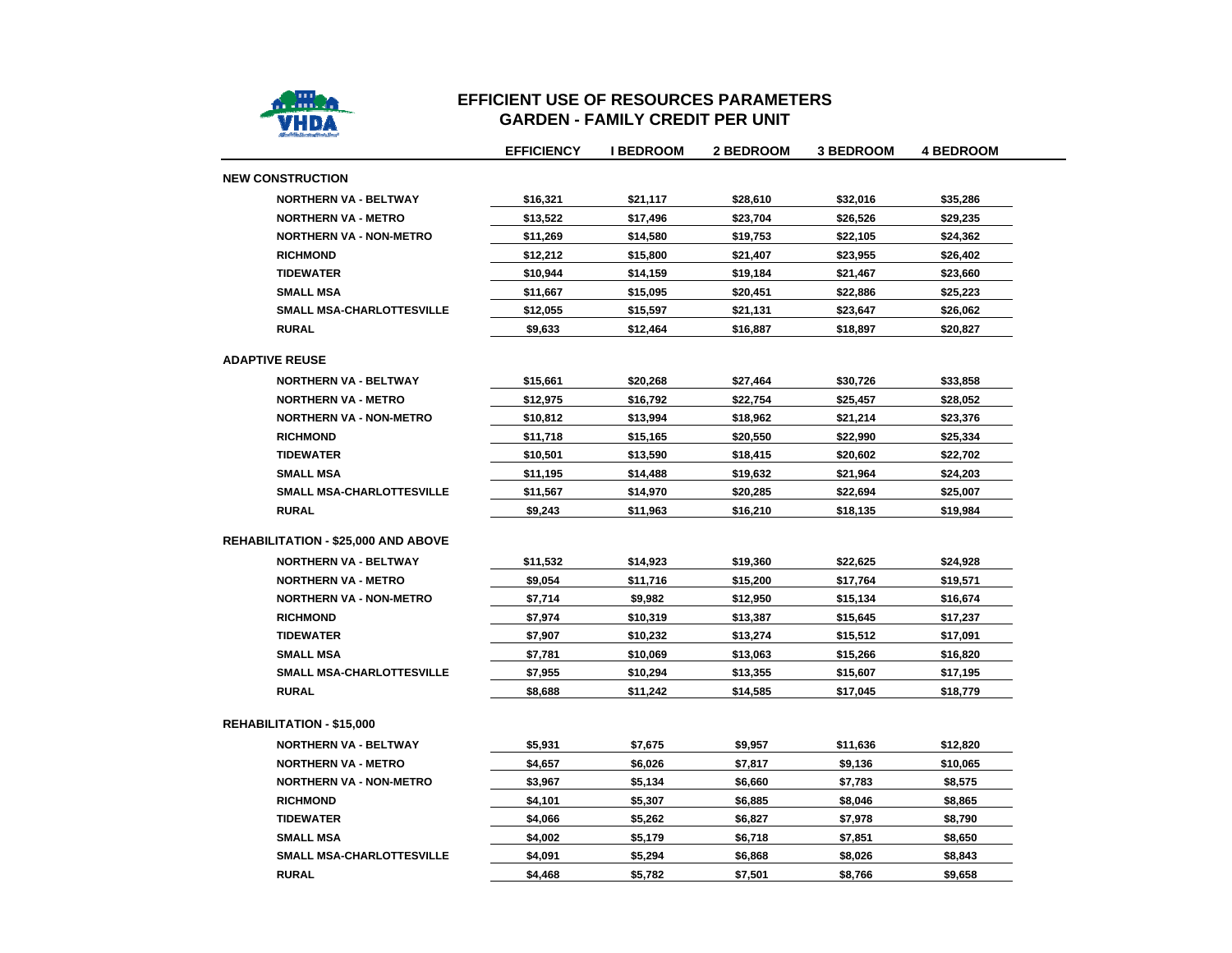

## **EFFICIENT USE OF RESOURCES PARAMETERSTOWNHOUSE - FAMILY COST PER UNIT**

|                                            | <b>2 BEDROOM</b> | <b>3 BEDROOM</b> | <b>4 BEDROOM</b> |
|--------------------------------------------|------------------|------------------|------------------|
| <b>NEW CONSTRUCTION</b>                    |                  |                  |                  |
| <b>NORTHERN VA - BELTWAY</b>               | \$346,500        | \$408,100        | \$430,892        |
| <b>NORTHERN VA - METRO</b>                 | \$324,844        | \$382,594        | \$403,961        |
| <b>NORTHERN VA - NON-METRO</b>             | \$220,500        | \$259,700        | \$274,204        |
| <b>RICHMOND</b>                            | \$224,438        | \$264,338        | \$279,101        |
| <b>TIDEWATER</b>                           | \$221,484        | \$260,859        | \$275,428        |
| <b>SMALL MSA</b>                           | \$206,719        | \$243,469        | \$257,066        |
| <b>SMALL MSA-CHARLOTTESVILLE</b>           | \$208,688        | \$245,788        | \$259,515        |
| <b>RURAL</b>                               | \$208,195        | \$245,208        | \$258,902        |
| <b>ADAPTIVE REUSE</b>                      |                  |                  |                  |
| <b>NORTHERN VA - BELTWAY</b>               | \$332,394        | \$391,499        | \$413,444        |
| <b>NORTHERN VA - METRO</b>                 | \$311,619        | \$367,030        | \$387,604        |
| <b>NORTHERN VA - NON-METRO</b>             | \$211,523        | \$249,136        | \$263,101        |
| <b>RICHMOND</b>                            | \$215,300        | \$253,584        | \$267,799        |
| <b>TIDEWATER</b>                           | \$212,468        | \$250,248        | \$264,275        |
| <b>SMALL MSA</b>                           | \$198,303        | \$233,565        | \$246,657        |
| <b>SMALL MSA-CHARLOTTESVILLE</b>           | \$200,192        | \$235,789        | \$249,006        |
| <b>RURAL</b>                               | \$199,719        | \$235,233        | \$248,419        |
| <b>REHABILITATION - \$25,000 AND ABOVE</b> |                  |                  |                  |
| <b>NORTHERN VA - BELTWAY</b>               | \$237,274        | \$279,456        | \$295,045        |
| <b>NORTHERN VA - METRO</b>                 | \$199,962        | \$235,511        | \$248,648        |
| <b>NORTHERN VA - NON-METRO</b>             | \$172,069        | \$202,659        | \$213,964        |
| <b>RICHMOND</b>                            | \$176,597        | \$207,992        | \$219,594        |
| <b>TIDEWATER</b>                           | \$173,337        | \$204,152        | \$215,540        |
| <b>SMALL MSA</b>                           | \$172,069        | \$202,659        | \$213,964        |
| SMALL MSA-CHARLOTTESVILLE                  | \$173,880        | \$204,792        | \$216,216        |
| <b>RURAL</b>                               | \$188.370        | \$221,858        | \$234,234        |
| <b>REHABILITATION - \$15,000</b>           |                  |                  |                  |
| <b>NORTHERN VA - BELTWAY</b>               | \$122,027        | \$143,720        | \$151,737        |
| <b>NORTHERN VA - METRO</b>                 | \$102,838        | \$121,120        | \$127,876        |
| <b>NORTHERN VA - NON-METRO</b>             | \$88,493         | \$104,225        | \$110,039        |
| <b>RICHMOND</b>                            | \$90,821         | \$106,967        | \$112,934        |
| <b>TIDEWATER</b>                           | \$89,145         | \$104,992        | \$110,849        |
| <b>SMALL MSA</b>                           | \$88,493         | \$104,225        | \$110,039        |
| <b>SMALL MSA-CHARLOTTESVILLE</b>           | \$89,424         | \$105,322        | \$111,197        |
| <b>RURAL</b>                               | \$96,876         | \$114,098        | \$120,463        |